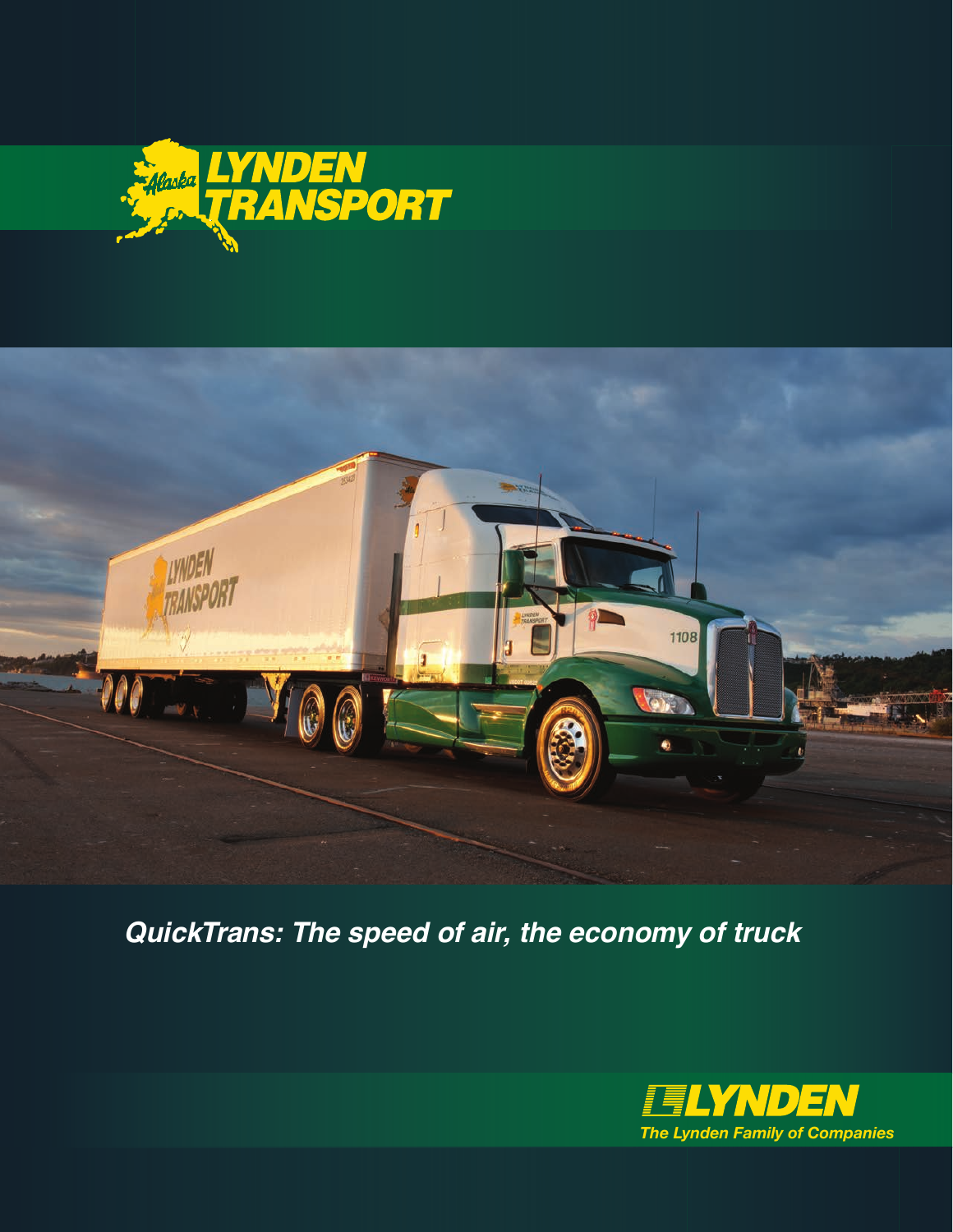## QuickTrans Service

60

## *When you need both speed and economy for Alaska shipments, QuickTrans is your solution.*

Lynden Transport's QuickTrans service provides twice-weekly reliable team-driver highway service between the Seattle/Tacoma area and major points in Central Alaska including Anchorage, Fairbanks, Kenai, Valdez and Prudhoe Bay.

## **The Lynden Difference**

- Serving Alaska since 1954 with an unsurpassed on-time record
- Largest Service Center network in Alaska providing complete state-wide coverage
- Choose from our multi-modal transportation options land, sea or air
- Truckload (TL) and Less-than-Truckload (LTL) service for general commodities, oilfield, mining and construction materials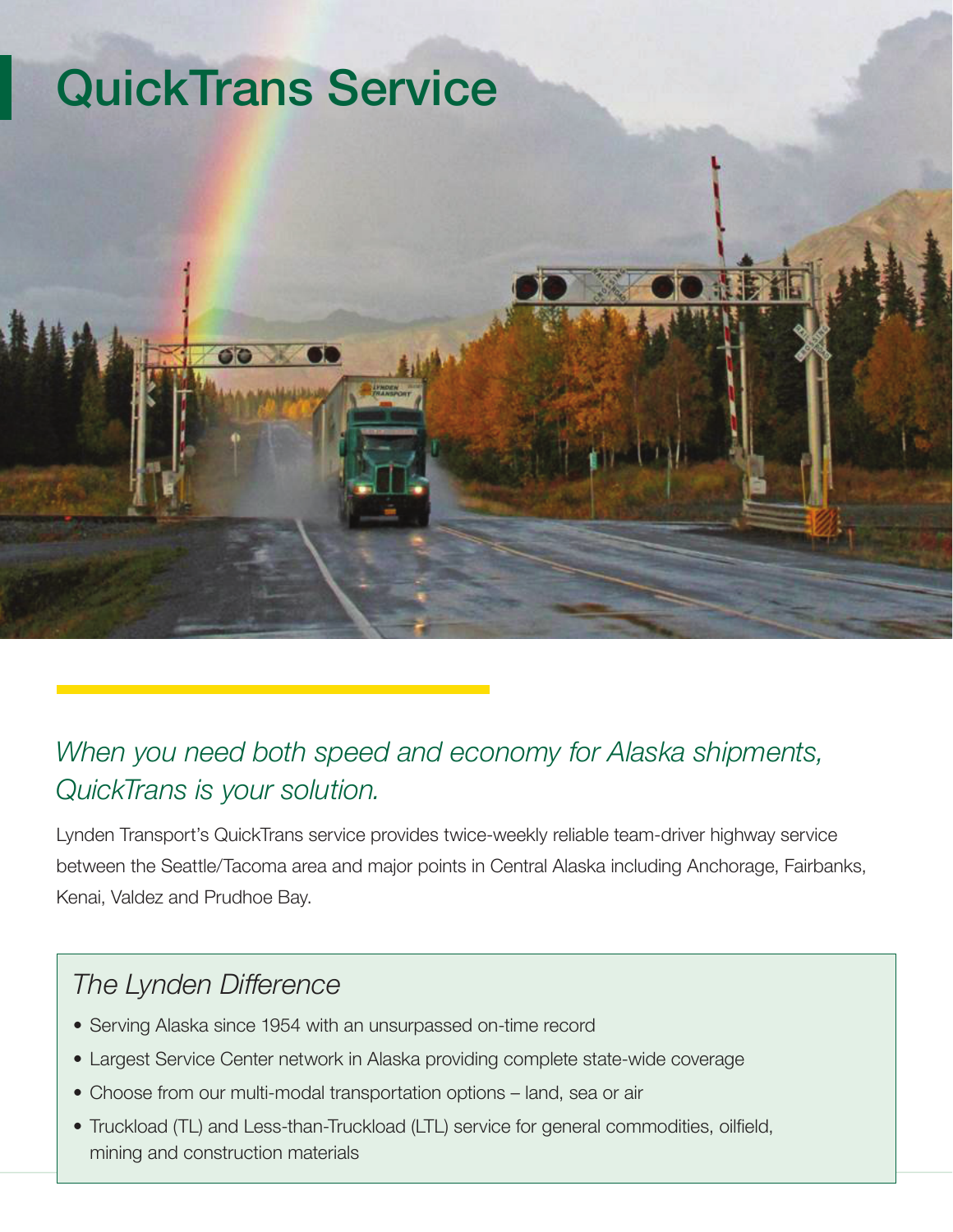## **Schedules**

• Anchorage: Departures are Tuesdays and Fridays from Tacoma with arrivals on Fridays and Mondays. Freight is available for pick up at our Anchorage dock by 8 a.m. or it will be delivered by noon on the arrival day.

• Fairbanks: Departures are Fridays from Tacoma with arrivals on Mondays. Freight bound for Fairbanks can also be routed via Anchorage QuickTrans service departing Tacoma each Tuesday for through delivery in Fairbanks on Saturday. Freight is available for pick up at our Fairbanks dock by 8 a.m. or will be delivered by noon on the designated arrival day. Truckload (TL) service from Tacoma is also available to Anchorage and to Fairbanks on an as-needed basis.

• Kenai/Prudhoe Bay: Add one day to the Anchorage schedule for Kenai and one day to the Fairbanks schedule for Prudhoe Bay. Freight arrives and is available or delivered on Saturdays and Tuesdays.



*For quotes, please email your request along with shipment information to pricing@lynden.com.*

Pick-ups should be requested by noon on Tuesdays and Fridays, or you can deliver your shipments to Lynden's Tacoma/Fife Service Center by 5 p.m. on those days. Unscheduled full truckload (TL) QuickTrans Service is available on a demand/quote basis.

When booking your shipment, tell the dispatcher that you are calling for a pick up for QuickTrans service. You must include the word QuickTrans in the body of your bill of lading to ensure your shipment receives the scheduled service.